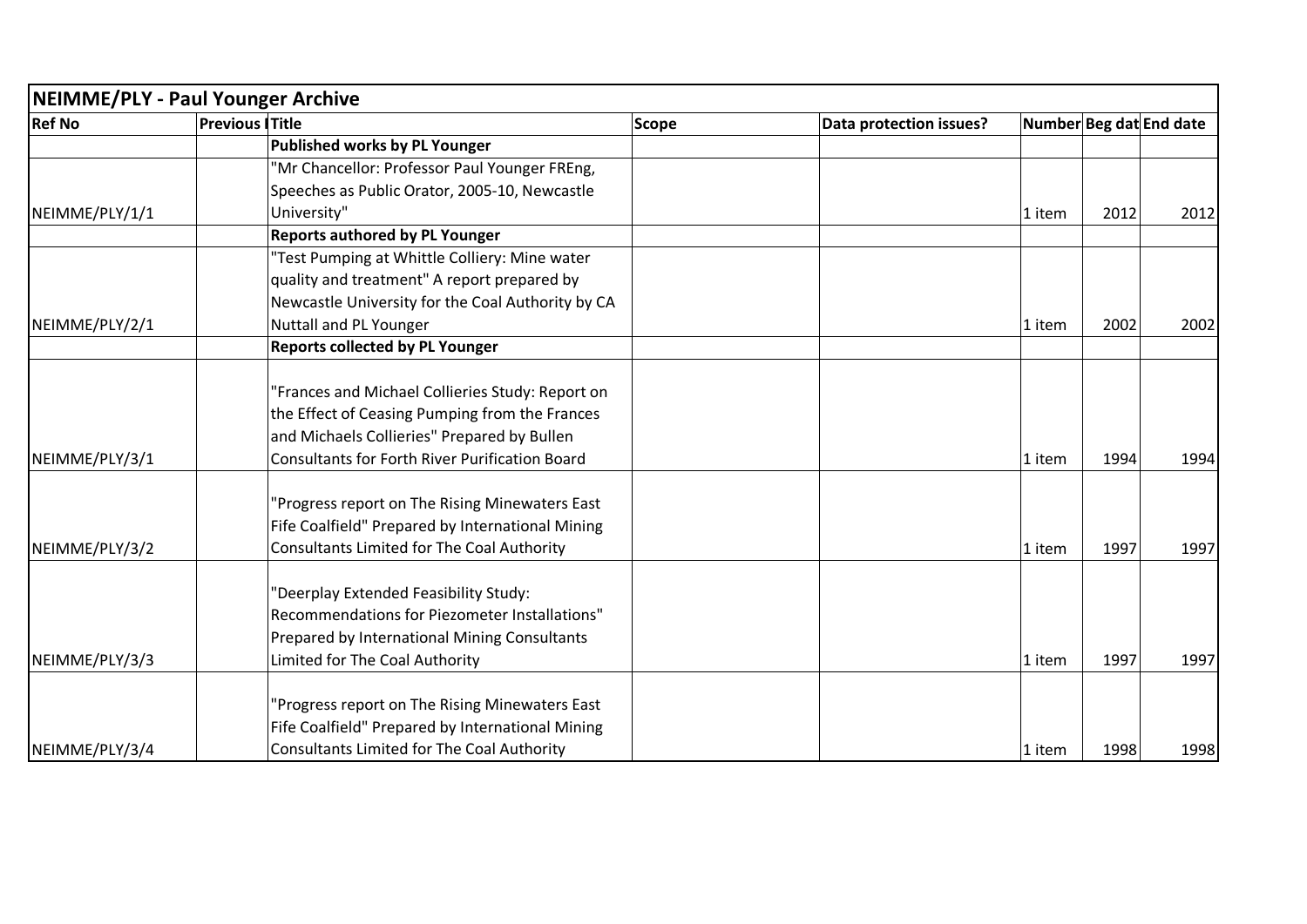|                 | 'Progress report on The Modelling of Minewater                       |                            |        |      |      |
|-----------------|----------------------------------------------------------------------|----------------------------|--------|------|------|
|                 | Recovery in the East Fife Coalfield ECSC Agreement                   |                            |        |      |      |
|                 | 7220-AF/014, Environmental Problems caused by                        |                            |        |      |      |
|                 | Water Discharge and Gas Emissions from Mines"                        |                            |        |      |      |
|                 | Draft prepared by International Mining Consultants                   |                            |        |      |      |
| NEIMME/PLY/3/5  | Limited                                                              |                            | 1 item | 1999 | 1999 |
|                 | 'Report on Minewater Recovery North East                             |                            |        |      |      |
|                 | England" Prepared by International Mining                            |                            |        |      |      |
| NEIMME/PLY/3/6  | Consultants Limited for The Coal Authority                           |                            | 1 item | 1999 | 1999 |
|                 | 'Durham Minewater Recovery: Report on Fluid                          |                            |        |      |      |
|                 | Conductivity and Temperature Logging and Shaft                       |                            |        |      |      |
|                 | Water Sampling East of the River Wear" Prepared                      |                            |        |      |      |
|                 | by International Mining Consultants Limited for                      |                            |        |      |      |
| NEIMME/PLY/3/7  | The Coal Authority                                                   |                            | 1 item | 2000 | 2000 |
|                 | "Deerplay Feasability Study" Prepared by                             |                            |        |      |      |
|                 | International Mining Consultants Limited for The                     |                            |        |      |      |
| NEIMME/PLY/3/8  | <b>Coal Authority</b>                                                | Handwritten note in front  | 1 item | 2000 | 2000 |
|                 | 'Technical report WA/01/04: Fissuring and related                    |                            |        |      |      |
|                 | ground movements in hte Magnesian Limestone                          |                            |        |      |      |
|                 | and Coal Measures of the Houghton-le-Spring area,                    |                            |        |      |      |
|                 | City of Sunderland" by B Young and MG Culshaw                        | Includes compliments slip  |        |      |      |
| NEIMME/PLY/3/9  | for the British Geological Survey                                    | from author                | 1 item | 2001 | 2001 |
|                 | 'Report on Frances Pump Test" Prepared by                            |                            |        |      |      |
|                 | International Mining Consultants Limited for The                     |                            |        |      |      |
| NEIMME/PLY/3/10 | <b>Coal Authority</b>                                                |                            | 1 item | 2001 | 2001 |
|                 |                                                                      |                            |        |      |      |
|                 |                                                                      | Master of Science in       |        |      |      |
|                 |                                                                      | <b>Engineering Geology</b> |        |      |      |
|                 |                                                                      | dissertation, The          |        |      |      |
|                 | 'Hydrological Modelling of a Disused Copper Mine                     | University of Leeds School |        |      |      |
| NEIMME/PLY/3/11 | for Design of a Remediation Strategy" by TW Foster of Earth Sciences |                            | 1 item | 2003 | 2003 |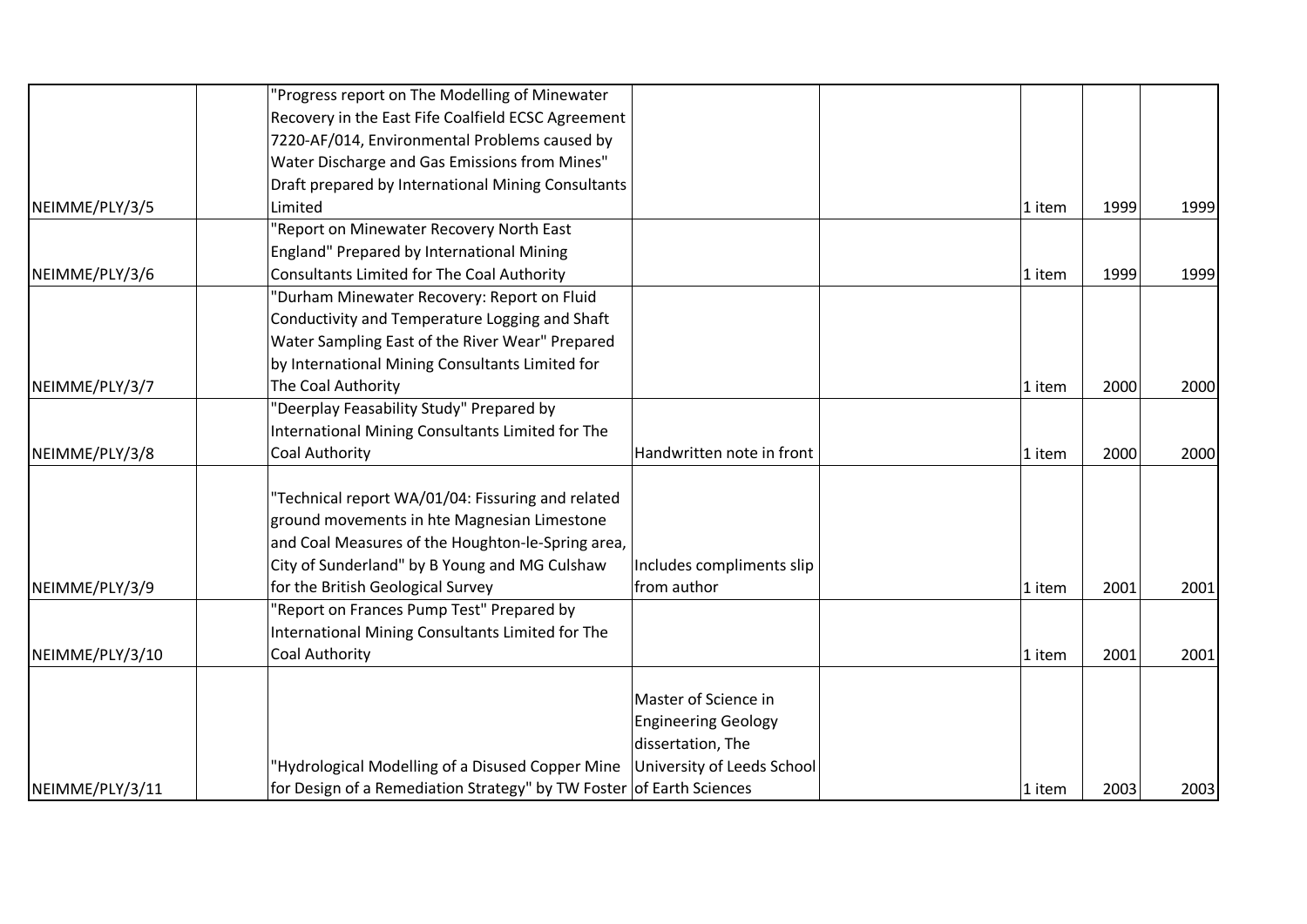|                 | "Report on Mine Water Contamination of the    |                            |        |                                                                                                |      |
|-----------------|-----------------------------------------------|----------------------------|--------|------------------------------------------------------------------------------------------------|------|
|                 | Permian Aquifer South of Butterknowle Fault"  |                            |        |                                                                                                |      |
|                 | prepared by White Young Green for The Coal    |                            |        |                                                                                                |      |
| NEIMME/PLY/3/12 | Authority                                     |                            | 1 item | 2006                                                                                           | 2006 |
|                 | <b>Conferences</b>                            |                            |        |                                                                                                |      |
|                 | NEIMME "Confronting Change North East England |                            |        |                                                                                                |      |
|                 | and East European Coal Fields": Conference    | compiled by George M       |        |                                                                                                |      |
| NEIMME/PLY/4/1  | proceedings, 10-15 Nov                        | Reeves                     | 1 item | 2001<br>2011<br>1 item<br>1 file<br>1996<br>1 file<br>1976<br>1 file<br>1977<br>1 file<br>1977 | 2001 |
|                 | "Power Summit 2011: Ministerial Energy        | includes biographical      |        |                                                                                                |      |
| NEIMME/PLY/4/2  | Conference", 1-2 Mar                          | note on PL Younger         |        |                                                                                                | 2011 |
|                 | <b>Files on individual mines</b>              |                            |        |                                                                                                |      |
|                 |                                               |                            |        |                                                                                                |      |
|                 |                                               | contains information on    |        |                                                                                                |      |
|                 |                                               | the deliberate flooding of |        |                                                                                                |      |
|                 |                                               | the mine.                  |        |                                                                                                |      |
|                 |                                               | Correspondence with UK     |        |                                                                                                |      |
|                 |                                               | Mining Limited and the     |        |                                                                                                |      |
|                 |                                               | <b>Environment Agency</b>  |        |                                                                                                |      |
|                 |                                               | Wales. Tabular data        |        |                                                                                                |      |
|                 |                                               | reports and reports        |        |                                                                                                |      |
| NEIMME/PLY/5/1  | Point of Ayr Colliery                         | written by PL Younger      |        |                                                                                                | 2002 |
|                 |                                               | mainly reports on the      |        |                                                                                                |      |
|                 |                                               | examination of water       |        |                                                                                                |      |
| NEIMME/PLY/5/2  | Horden Colliery                               | samples                    |        |                                                                                                | 1988 |
|                 |                                               | mainly reports on the      |        |                                                                                                |      |
|                 |                                               | examination of water       |        |                                                                                                |      |
| NEIMME/PLY/5/3  | "Vane Tempest Minewaters"                     | samples                    |        |                                                                                                | 1989 |
|                 |                                               | mainly reports on the      |        |                                                                                                |      |
|                 |                                               | examination of water       |        |                                                                                                |      |
| NEIMME/PLY/5/4  | "Easington Minewaters"                        | samples                    |        |                                                                                                | 1993 |
|                 |                                               | mainly reports on the      |        |                                                                                                |      |
|                 |                                               | examination of water       |        |                                                                                                |      |
| NEIMME/PLY/5/5  | Dawdon Colliery                               | samples                    | 1 file | 1977                                                                                           | 1989 |